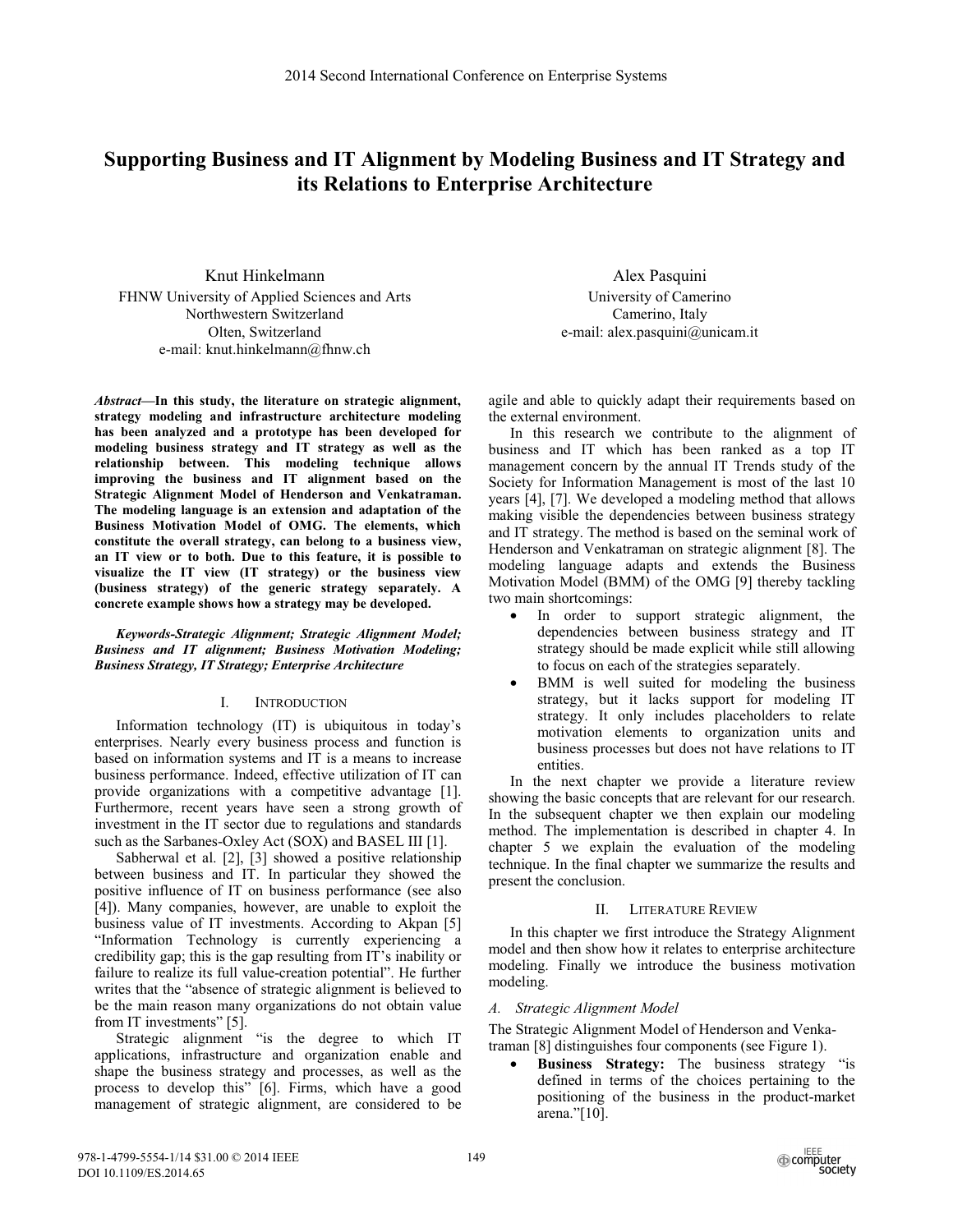- **IT Strategy:** The IT strategy "is defined in terms of the choices pertaining to the positioning of the business in the information technology in the information marketplace."[10]
- **Organizational infrastructure and processes:** this domain "is defined in terms of the choices pertaining to the particular internal arrangements" and "the design of management structure and work processes"[10].
- **IS infrastructure and processes:** this domain contains all the components related to the IT infrastructure and applications used in the organization. IS infrastructure and processes "are defined in terms of choices pertaining to internal arrangements and the processes that determine the range and types of I/S products and services delivered to the organization."



Figure 1. Strategic Alignment Model, based on [8]

.

Henderson and Venkatraman describe four perspectives for keeping the business and IT aligned (see Figure 2):<br>Strategy Execution, Technology Transformation, Strategy Execution, Technology Transformation, Competitive Potential and Service Level.

The first two perspectives are driven by the business strategy, while the last two perspectives are driven by the IT strategy. For this research we particularly deal with the Technology Transformation Alignment and the Competitive Potential Alignment as they first align on the strategic level and then on the internal operative level.

The model presented is widely accepted, but a strong and appropriate relationship between business and IT is still hard to set. The same conclusion regarding the difficulty to reach the strategic alignment is expressed by [8], [11]–[13] who state the strategic alignment is an actual critical issue which is affecting IS and IT executives.



Figure 2. Alignment perspectives of the Strategic Alignment model [8]

#### *B. Enterprise Architecture*

Lankhorst defines Enterprise Architecture as "a coherent whole of principles, methods, and models that are used in the design and realization of an enterprise's organizational structure, business processes, information systems, and infrastructure" [14].

Enterprise Architecture (EA) has become more widespread since the mid-1980s with the work of John Zachman [15]. According to [16] Enterprise Architecture (EA) "has only recently begun to transform from an ITcentric exercise in mapping, controlling, standardizing and consolidating into something new - a function entrusted with creating a permanent process for alignment between IT and the business".

Nowadays there are a large number of EA frameworks (see [16] and [17]). The most widespread used according to [16] are the Zachman Framework [18] and TOGAF [19], which represent two approaches for organization architecture models: the matrix and the layered approaches. The TOGAF framework distinguishes three layers: Business, Information Systems and Infrastructure [19]. The Zachman Framework organizes the models in a matrix composed of six rows and six columns (see [20]).

- Each row represents a perspective related to the enterprise's stakeholders and each column represents an aspect of the enterprise. The rows start on top with the Executive perspective and continue with the perspectives of Business Management, Architect, Engineer and Technician. The last perspective corresponds to the enterprise itself.
- The columns represent a universal set of abstractions corresponding to the six question types: what (data), how (function), where (location), who (people), when (time) and why (motivation).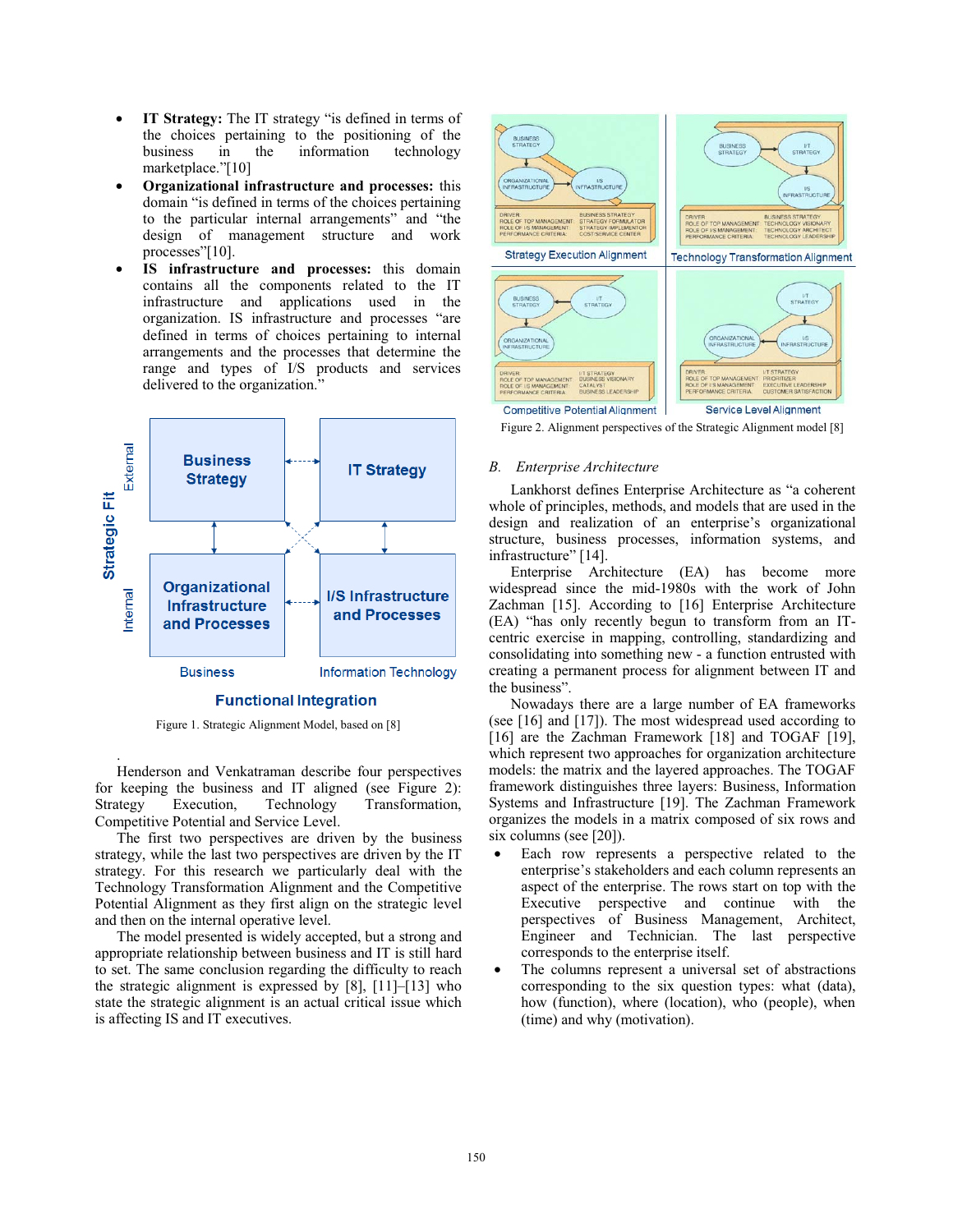In the following we continue with the Zachman Framework because it nicely fits with the Strategic Alignment Model. Figure 3 shows the mapping of the Strategic Alignment Model to the Zachman Framework

| Classification<br>Names<br>Audience<br>Perspectives                               | What                                                                                                                     | How                                                                                                       | Where                                                                                                                                     | Who                                                                                                               | When                                                                             | Why                                                                                            | Classification<br>Names<br>Model<br><b>Alamed</b>                                                                                                                                                    |
|-----------------------------------------------------------------------------------|--------------------------------------------------------------------------------------------------------------------------|-----------------------------------------------------------------------------------------------------------|-------------------------------------------------------------------------------------------------------------------------------------------|-------------------------------------------------------------------------------------------------------------------|----------------------------------------------------------------------------------|------------------------------------------------------------------------------------------------|------------------------------------------------------------------------------------------------------------------------------------------------------------------------------------------------------|
| Executive<br><b>Perspective</b><br><b>Business Contrat</b><br><b>Planners</b> )   | wentory Identification                                                                                                   | Process Identification                                                                                    | Distribution Identification                                                                                                               | Remonstrativ Identificatio<br><b>Organizational Infrastructure</b>                                                | <b>Taning Identificatio</b>                                                      | <b>Business</b>                                                                                | Scope<br><b>Contexts</b><br>cope Identification<br>Littel.                                                                                                                                           |
| <b>Business Mgmt</b><br>Perspective<br><b>Business Concept</b><br><b>Chamers!</b> | Inventory Definition<br><b><i>Bysteese Entity</i></b><br><b>Bestesse Relationship</b>                                    | <b>in Business Transform</b><br>- Basicosa Innati Octave                                                  | and Processes<br>A. Postness Location<br>+ Business Connection                                                                            | <b>E Basiness Role</b><br>- Business Werk Frederi                                                                 | <b>Timing Detinition</b><br><b>Indisc Interval</b><br><b>Russian Co Marriage</b> | <b>Strategy</b><br><b>A Basiness End</b><br><b>Business Means</b>                              | <b>Business</b><br>Concepts<br>usiness Definition<br><b>Models</b>                                                                                                                                   |
| Architect<br><b>Perspective</b><br>ess Louis<br>(8)                               | <b>MELOYUOLOMETOCEDELOMINU</b>                                                                                           |                                                                                                           | IN 18 YO FEMALES, WITHOUT THE RELEASE REPORT OF THE RELEASE OF THE VEHICLE CONTINUES AND DESCRIPTIONS OF THE COMPONENTS OF THE CONTINUES. |                                                                                                                   | <b>THE REPORT OF STREET AND RESIDENT</b>                                         | <b>MEANING MARKETING SCHOOL SECTION WAS CITED</b>                                              | System<br>Logic                                                                                                                                                                                      |
| Engineer<br>Perspective<br>(Business Physics<br>Building:                         |                                                                                                                          |                                                                                                           | I/S Infrastructure<br>and Processes                                                                                                       |                                                                                                                   |                                                                                  | <b>Strategy</b>                                                                                | <b>Technology</b><br><b>Physics</b><br>(Technology)<br>reitication Models                                                                                                                            |
| Technician<br><b>Perspective</b><br><b>Business Component</b><br>Implementers)    |                                                                                                                          |                                                                                                           |                                                                                                                                           |                                                                                                                   |                                                                                  |                                                                                                | Tool<br><b>Components</b><br>Tool Configuration<br>Mocks2)                                                                                                                                           |
| Enterprise<br>Perspective<br>(Users)<br><b>The</b><br>Enterprise                  | <b>Inventory</b><br>Instantiations<br>G<br>Operations Entities<br>Operations Relationships<br><b>Composition Integer</b> | <b>Process</b><br>Instantiations<br>₩<br>Operations Transforms<br>Operations In/Outputs<br>$\overline{1}$ | <b>Distribution</b><br>Instantiations<br>Operations Locations<br><b>Operations Connections</b>                                            | <b>Responsibility</b><br>Instantiations<br><b>Onerations Roles</b><br>Operations Work Products<br>                | Timing<br>Instantiations<br>Operations Intervals<br>Operations Moments           | Motivation<br>Instantiations<br>ГN<br>Operations Ends<br>Operations Mean:<br>,,,,,,,,,,,,,,,,, | <b>Operations</b><br><b>Instances</b><br>(htplementations)<br>The<br><b>Enterprise</b>                                                                                                               |
| Audience<br>Perpectives<br>Enterprise<br><b>Names</b>                             | Inventory<br>Sets                                                                                                        | <b>Process</b><br><b>Flaws</b><br>@ 1957-2011 John & Zachman, all                                         | <b>Distribution</b><br><b>Networks</b>                                                                                                    | <b>Responsibility</b><br><b>Assignments</b><br>Technical and Technical InternationalB are recipient trademarks of | <b>Timing</b><br>Cycles                                                          | Motivation<br><b>Intentions</b>                                                                | <b>Hydrodal Infarration Inn</b><br>are shown for example purposes<br>anticandane not a simisfata sett<br>Compenie, integrative mix-<br>Simplex armeding come cell<br>horizontally actentially exist. |

Figure 3. Mapping the Strategic Alignment Model to the Zachman Framework

The infrastructure level is represented by the first five columns ("Data", "Function", "Network", "People" and "Time"), while the last column ("Motivation") represents the strategic level. The infrastructure level can be modeled using appropriate modeling languages like BPMN for processes, UML for data.

### *C. Business Motivation Modeling*

There are at least two well-known approaches for modeling business motivation: The ArchiMate Motivation Extension (see chapter 10 of [21] and [22]) and the OMG Business Motivation Model [9].

The Business Motivation Model (BMM) is a standard language provided by OMG for modeling business motivation. It includes the core elements which are needed to specify a strategy. Those elements are: End, Means, Influencer and Assessment.

The BMM extends the core elements with references to external elements on the business level: Organization Unit, Business Process and Business Rule. The BMM, however, lacks references to elements of the IT infrastructure [23]. In addition there is no distinction between elements representing the business strategy and the IT strategy.

These two weaknesses arise from the fact that the BMM is developed to model the business strategy as suggested by the name. The consequence of these two weaknesses is that the BMM is not coherent with the Strategic Alignment Model, and for this reason it is not possible to use the all four perspectives suggested by [8].

# III. MODELING TECHNIQUE

In this chapter a new modeling technique to model business and IT strategies is described in order to solve the problems detected in the previous chapter. This new modeling technique should be able to distinguish business and IT strategy with the related placeholders, it should clarify the relationships between business and IT elements and it should improve the strategic alignment enabling the four perspectives of the Strategic Alignment Model.

According to [24] a modeling method consists of a modeling technique and modeling mechanisms & algorithms. A modeling technique again consists of the modeling language and the modeling procedure.

In our case, the modeling language is an extension of the OMG BMM language, the modeling procedure is the application of the modeling language to make the new approach consistent with the Strategic Alignment Model. It covers all elements which belong either to the business strategy or the IT strategy as well as the references to elements of the Organizational Infrastructure and Processes as well as the I/S Infrastructure and Processes (see Figure 4)



Figure 4. The coverage of the new modeling language

As mentioned above, a shortcoming of the BMM for business-IT alignment is the lack of IT placeholders. Here we adopt the BMM-IT+ approach of [23], which extends the external element of OMG BMM with the IT Entity, which links the strategic level with the IT-Infrastructure (see Figure 5).



Figure 5. BMM-IT+: Extending the OMG Business Motivation Model (from [23])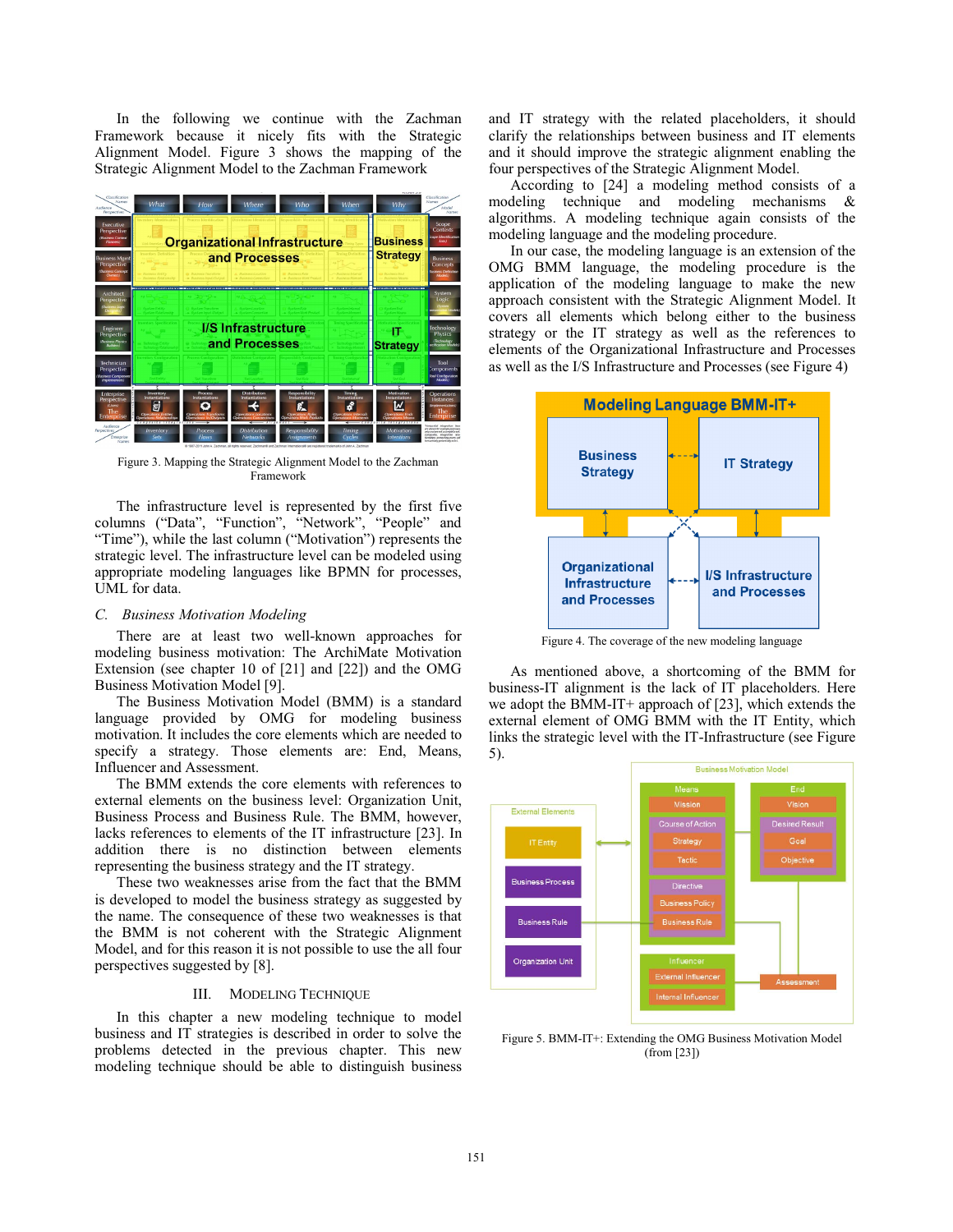# IV. DEVELOPMENT

With our modeling technique it is possible to improve the transparency of dependencies through different views. It is possible to see

- the business strategy,
- the IT strategy and
- the generic strategy, which shows both strategies, distinguishing business and IT elements.

For the development of the new modeling technique, the ADOxx meta-modeling platform was used  $\frac{1}{1}$ . This tool consists of a development and a modeling toolkit. The development toolkit allows specifying a graphical modeling language. In particular it is possible to implement the elements of a meta-model with the related attributes and their graphical appearance. The model language is then used by in the modeling toolkit where concrete models can be created.

#### *A. Elements*

The meta-model specifies the elements described by OMG BMM in conjunction with the BMM-IT+ [21]. To distinguish the elements which belong to the business strategy from those which belong to the IT strategy, in the description of the classes, an attribute called "Viewpoint" was added. For the core elements it can be chosen between the business, IT or standard viewpoints. The "Influencer" element does not have the viewpoint attribute, because it is a neutral fact and it does belong neither to business nor to IT. The Business Process, Organization Unit and Business Rule belong to the business viewpoint. The IT-Entity belongs to the IT viewpoint because it is part of the IT infrastructure.

#### *B. Views*

In the previous section the viewpoints have been introduced. In particular three viewpoints were defined in the development toolkit:

- •**Business viewpoint:** all the elements which are part of the business strategy and part of the business infrastructure are included in this viewpoint. In addition, the elements which belong neither to business nor IT perspective, are included in this viewpoint. The IT elements are not part of this set.
- •**IT viewpoint:** the elements which are strictly related to the IT strategy are part of this viewpoint. Moreover, the elements which do not belong neither to business nor IT perspective are included in this viewpoint. The business elements are not part of this set.
- •**Standard viewpoint:** this viewpoint is the union of the business and IT viewpoints. The aim of this viewpoint is to define the generic strategy including business and IT elements, and those which do not belong to any perspective.

To graphically distinguish the viewpoint of each element, the graphical representations of the elements involved are adaptedmodeling (see Figure 6). The elements, which belong to the business viewpoint, show the letter "B" on the top-left corner, while the elements which are related to the IT viewpoint, show the abbreviation "IT" on the top-left corner. The elements which belong to the standard viewpoint are shown with no letter on the top-left corner.

The definition of the viewpoints in the development toolkit makes the modeling toolkit able to show part of the whole model (views), specifying in this way the generic strategy (which corresponds to the Standard View), the business strategy (which corresponds to the Business View) and the IT Strategy (which corresponds to the IT View).



Figure 6. Elements of the adapted BMM-IT+: Views and Placeholders

### V. EVALUATION

In the evaluation phase we checked whether the new modeling technique works as described in the previous chapters. The second goal of this phase is to show that the new modeling technique brings the expected benefits.

The evaluation was performed with a concrete use case. We modeled the business and IT strategy of the Master of Science in Business Information Systems (MSc in BIS) at the FHNW University of Applied Sciences and Arts Northwestern Switzerland<sup>2</sup>.

#### *A. Evaluating the modeling technique*

The generic strategy, depicted in Figure 7, is represented by the "Standard View". All business and IT elements are shown as indicated be the "B" and "IT" letters on the top-left corner. Here the relationships between Business and IT perspectives are clear because of the viewpoints distinction and the representation of the business and IT elements in the same model (see also Figure 8).

The ADOxx modeling environment allows to show the business strategy and IT strategy separately by hiding the elements of on viewpoint. Thus it is possible, for example, to show only the business strategy by hiding the elements of the IT strategy - and vice versa.

 <sup>1</sup> http://www.adoxx.org

 $2$  It should be noted that we found no explicity formulated strategy for the program. Thus, the model is based on information gathered from interviews taken with the head of the program.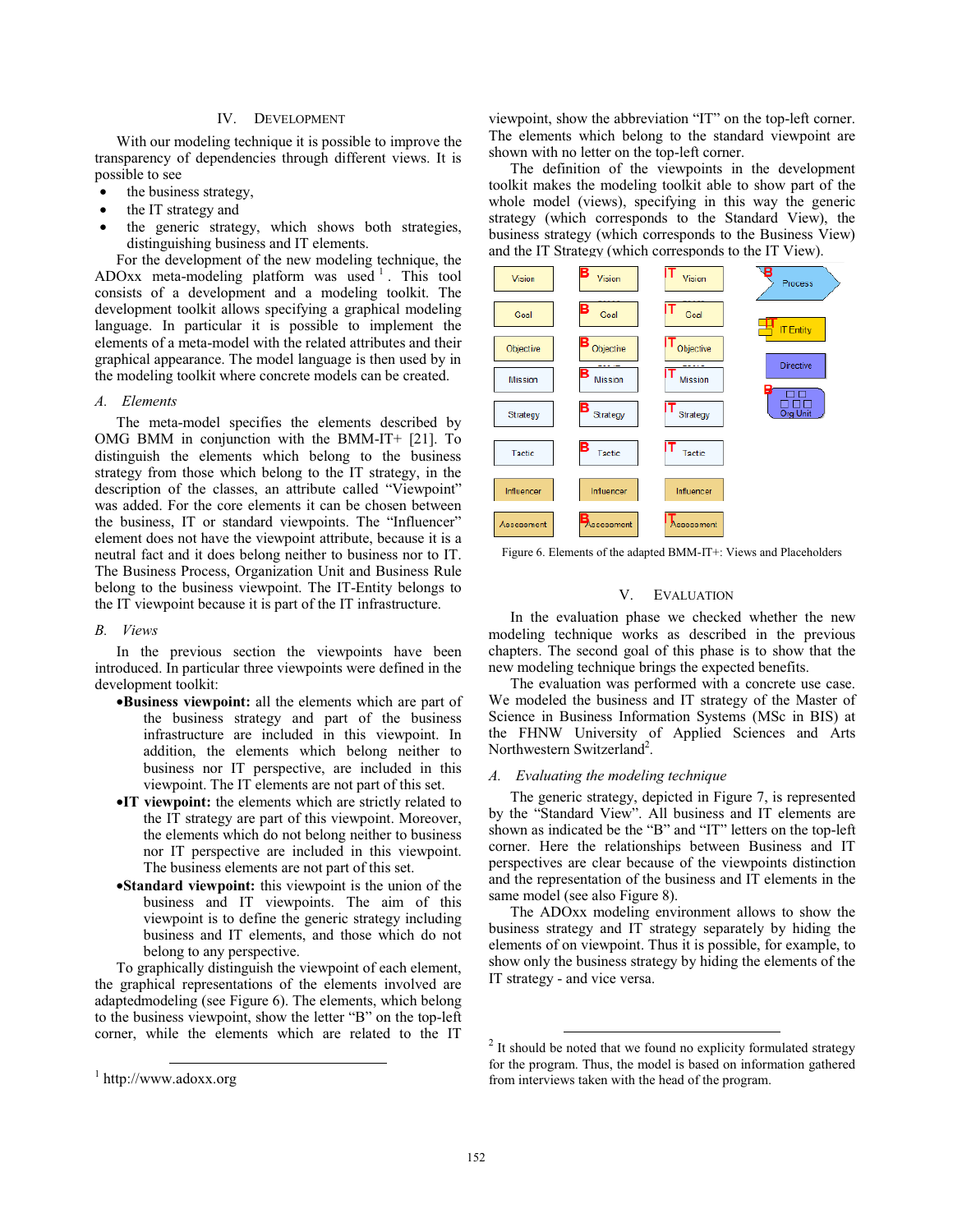

Figure 7. Standard View of the strategy modelled with the ADOxx modeling toolkit

# *B. Evaluating mutual influences between business and IT*

The second step of the evaluation phase is to verify whether the new modeling technique brings the benefit expected. The benefit expected is the possibility to influence the business strategy from the IT perspective and vice-versa. This benefit makes the new modeling technique able to improve the business and IT alignment of the organization, since it is coherent with the Strategic Alignment Model of [1]. To do it, we made a workshop with the head of the master program. In this workshop we made changes in both the business and IT strategies. Then we used the model to identify, which aspects of the strategy (both business and IT) and which parts of the organizational and I/S Infrastructure and Processes were affected by the change.

In the following we show one example. The change is the introduction of an IT goal called "Outsource the service to provide educational material". Then the influence of this IT goal to elements of the business strategy is shown.



Figure 8. IT perspective influences the business perspective